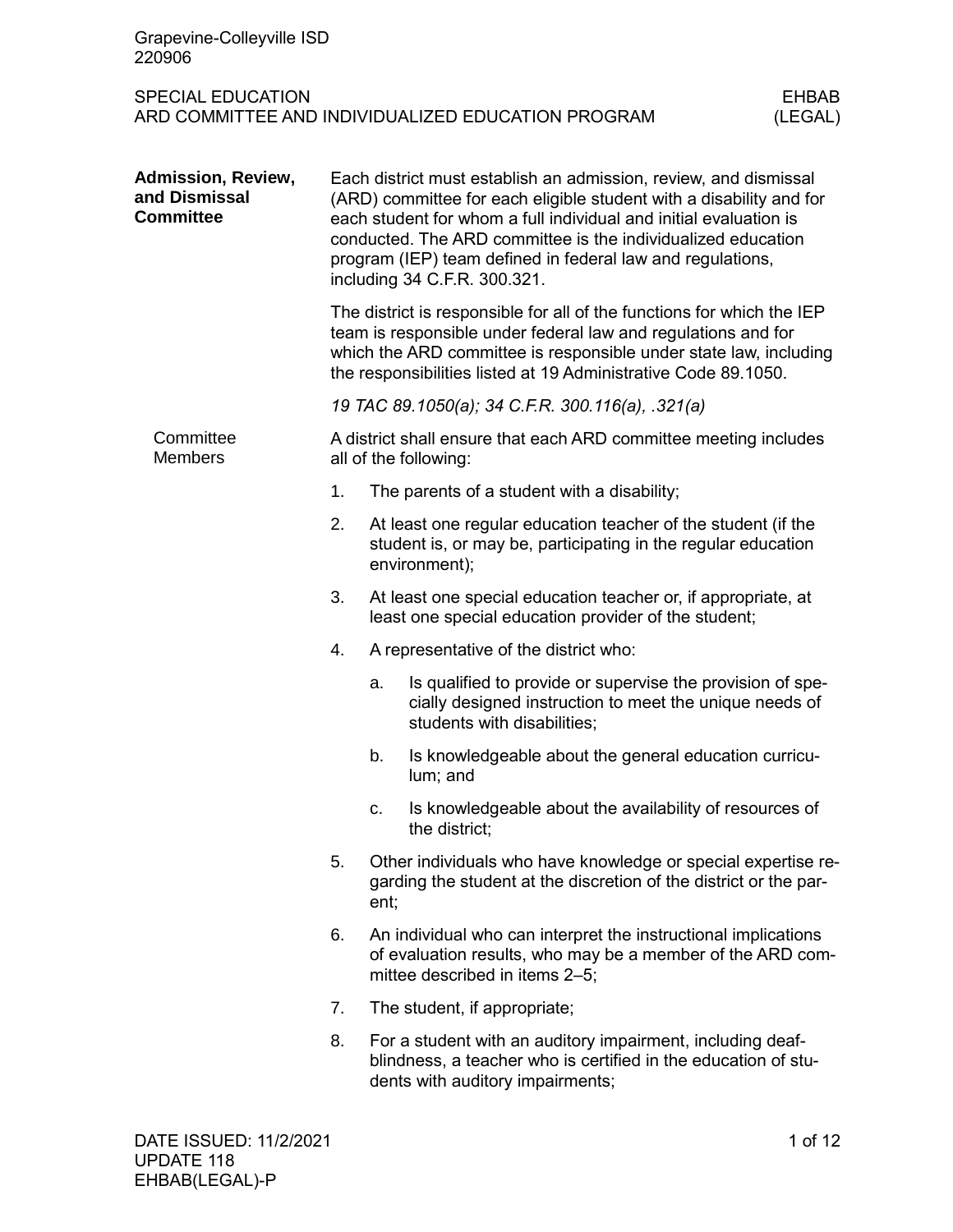|  |                                 | 9.                                                                                                                                                                                                                                                                                                                                        | For a student with a visual impairment, including deaf-blind-<br>ness, a teacher who is certified in the education of students<br>with visual impairments;                                                                                                                                                                                                                                                                                         |  |  |  |
|--|---------------------------------|-------------------------------------------------------------------------------------------------------------------------------------------------------------------------------------------------------------------------------------------------------------------------------------------------------------------------------------------|----------------------------------------------------------------------------------------------------------------------------------------------------------------------------------------------------------------------------------------------------------------------------------------------------------------------------------------------------------------------------------------------------------------------------------------------------|--|--|--|
|  |                                 |                                                                                                                                                                                                                                                                                                                                           | 10. For a student with limited English proficiency, a member of<br>the language-proficiency assessment committee (LPAC), who<br>may also be a member as described at items 2 or 3;                                                                                                                                                                                                                                                                 |  |  |  |
|  |                                 |                                                                                                                                                                                                                                                                                                                                           | 11. A representative of any participating agency likely to be re-<br>sponsible for providing transition services for a student, as ap-<br>propriate, and with the consent of the student's parents or a<br>student who has reached the age of majority; and                                                                                                                                                                                        |  |  |  |
|  |                                 |                                                                                                                                                                                                                                                                                                                                           | 12. When considering initial or continued placement of a student<br>in a career and technical education program, a representative<br>from career and technical education, preferably the teacher.                                                                                                                                                                                                                                                  |  |  |  |
|  |                                 |                                                                                                                                                                                                                                                                                                                                           | 20 U.S.C. 1414(d)(1)(B); 34 C.F.R. 300.321; 19 TAC 75.1023(d)(1),<br>89.1050(c)                                                                                                                                                                                                                                                                                                                                                                    |  |  |  |
|  |                                 | A district member of the ARD committee shall not be required to at-<br>tend an IEP meeting, in whole or in part, if the parent and the dis-<br>trict agree in writing that the attendance is not necessary because<br>the member's area of the curriculum or related services is not be-<br>ing modified or discussed during the meeting. |                                                                                                                                                                                                                                                                                                                                                                                                                                                    |  |  |  |
|  |                                 |                                                                                                                                                                                                                                                                                                                                           | A district member of the ARD committee may be excused from<br>attending an IEP meeting, in whole or in part, when the meeting<br>involves a modification to or discussion of the member's area of<br>curriculum or related services if the parent, in writing, and the<br>district consent to the excusal and the member submits, in writing,<br>to the parent and the ARD committee, input into the development<br>of the IEP before the meeting. |  |  |  |
|  |                                 |                                                                                                                                                                                                                                                                                                                                           | 20 U.S.C. 1414(d)(1)(C); 34 C.F.R. 300.321(e)                                                                                                                                                                                                                                                                                                                                                                                                      |  |  |  |
|  | Regular<br>Education<br>Teacher |                                                                                                                                                                                                                                                                                                                                           | If an ARD committee is required to include a regular education<br>teacher, the regular education teacher must, to the extent practica-<br>ble, be a teacher who is responsible for implementing a portion of<br>the child's IEP. Education Code 29.005(a)                                                                                                                                                                                          |  |  |  |
|  | Parent<br>Involvement           |                                                                                                                                                                                                                                                                                                                                           | A district shall take steps to ensure that one or both parents of a<br>student with a disability are present at each ARD committee meet-<br>ing or are afforded an opportunity to participate, including:                                                                                                                                                                                                                                          |  |  |  |
|  |                                 | 1.                                                                                                                                                                                                                                                                                                                                        | Notifying the parents of the meeting early enough to ensure<br>that they will have an opportunity to attend (the notice shall in-<br>clude the purpose, time, and location of the meeting, who will<br>be in attendance, that persons with knowledge or special ex-<br>pertise may be invited by either the parent or the district, and                                                                                                            |  |  |  |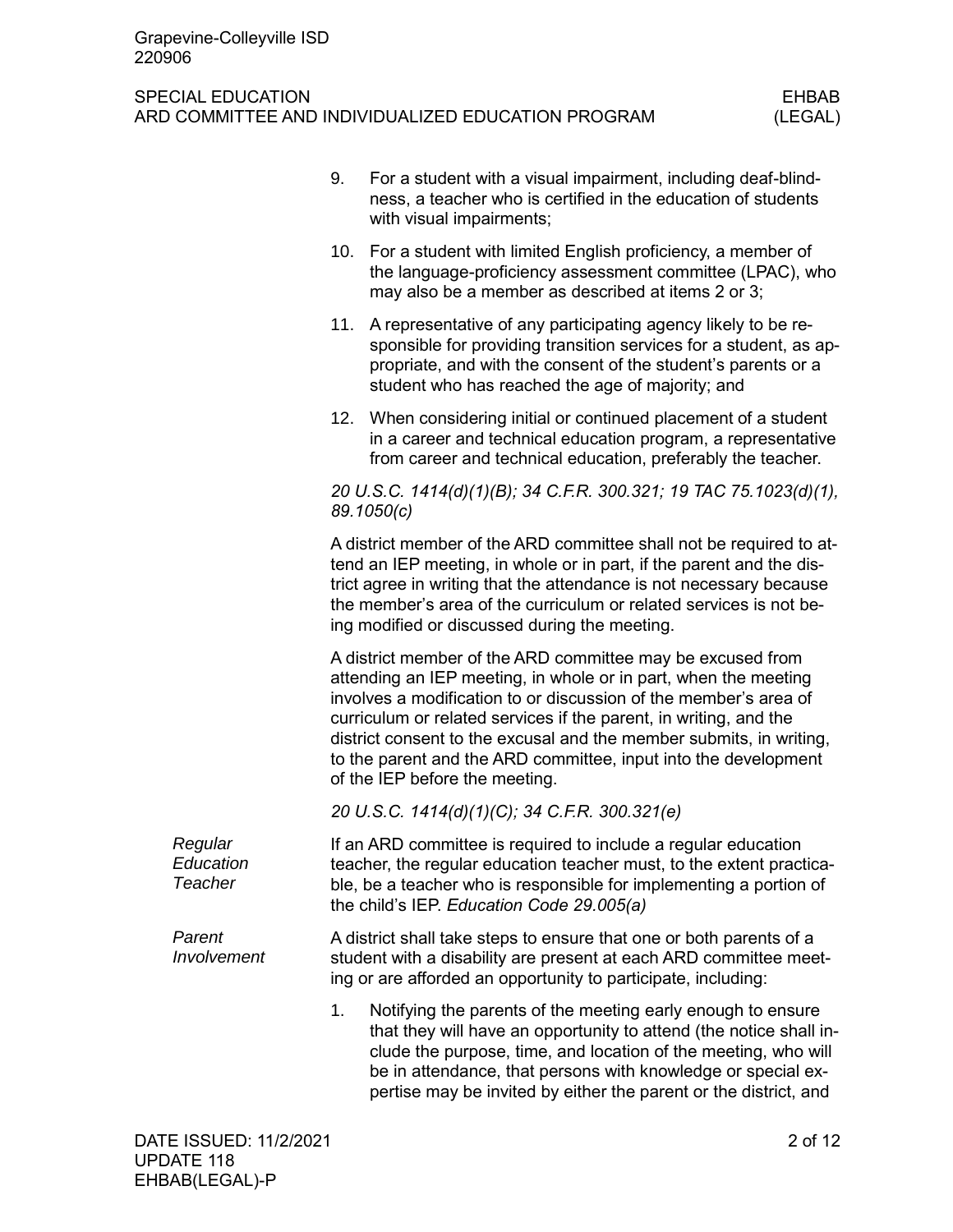|                                                     | that the Part C service coordinator or other representatives of<br>the Part C system may be invited to the initial meeting for a<br>child previously served under a Part C early childhood inter-<br>vention program); and                                                                                                                                                                                                                                                           |
|-----------------------------------------------------|--------------------------------------------------------------------------------------------------------------------------------------------------------------------------------------------------------------------------------------------------------------------------------------------------------------------------------------------------------------------------------------------------------------------------------------------------------------------------------------|
|                                                     | 2.<br>Scheduling the meeting at a mutually agreed on time and<br>place.                                                                                                                                                                                                                                                                                                                                                                                                              |
|                                                     | If the purpose of the meeting is to consider transition services, the<br>notice must also indicate this purpose, indicate that the district will<br>invite the student, and identify any other agency that will be invited<br>to send a representative.                                                                                                                                                                                                                              |
|                                                     | 34 C.F.R. 300.322(a)-(b); 19 TAC 89.1050(d)                                                                                                                                                                                                                                                                                                                                                                                                                                          |
| Alternative<br>Means of<br>Meeting<br>Participation | If neither parent can attend an ARD meeting, the district must allow<br>other methods of participation, such as through telephone calls or<br>video conferencing. 20 U.S.C. 1414(f); 34 C.F.R. 300.322(c); 19<br>TAC 89.1050(d)                                                                                                                                                                                                                                                      |
|                                                     | An ARD meeting may be conducted without a parent in attendance<br>if a district is unable to convince the parents that they should at-<br>tend, but the district shall have a record of its attempts to arrange a<br>mutually agreed on time and place, such as detailed records of tel-<br>ephone calls, correspondence, or visits made or attempted and the<br>results of any of those actions. 34 C.F.R. 300.322(d)                                                               |
| Meetings                                            | A district shall initiate and conduct ARD committee meetings for the<br>purpose of developing, reviewing, and revising the IEP of a child<br>with a disability. The committee shall review each child's IEP peri-<br>odically, and, if appropriate, revise the IEP. A meeting must be held<br>for this purpose at least once a year. The ARD committee must<br>also determine the child's placement once a year.                                                                     |
|                                                     | A "meeting" does not include informal or unscheduled conversa-<br>tions involving district personnel and conversations on issues such<br>as teaching methodology, lesson plans, or coordination of service<br>provisions if those issues are not addressed in the child's IEP. A<br>"meeting" also does not include preparatory activities that district<br>personnel engage in to develop a proposal or response to a parent<br>proposal that will be discussed at a later meeting. |
|                                                     | 20 U.S.C. 1414(d)(4); 34 C.F.R. 300.116(b)(1), .324(b), (c)(1),<br>.501(b)(3)                                                                                                                                                                                                                                                                                                                                                                                                        |
| Meeting at<br>Parent's Request                      | Upon receipt of a written request for an ARD committee meeting<br>from a parent, the school district must schedule and convene a<br>meeting in accordance with the procedures in 19 Administrative<br>Code 89.1050(d) or within five school days, provide the parent with                                                                                                                                                                                                            |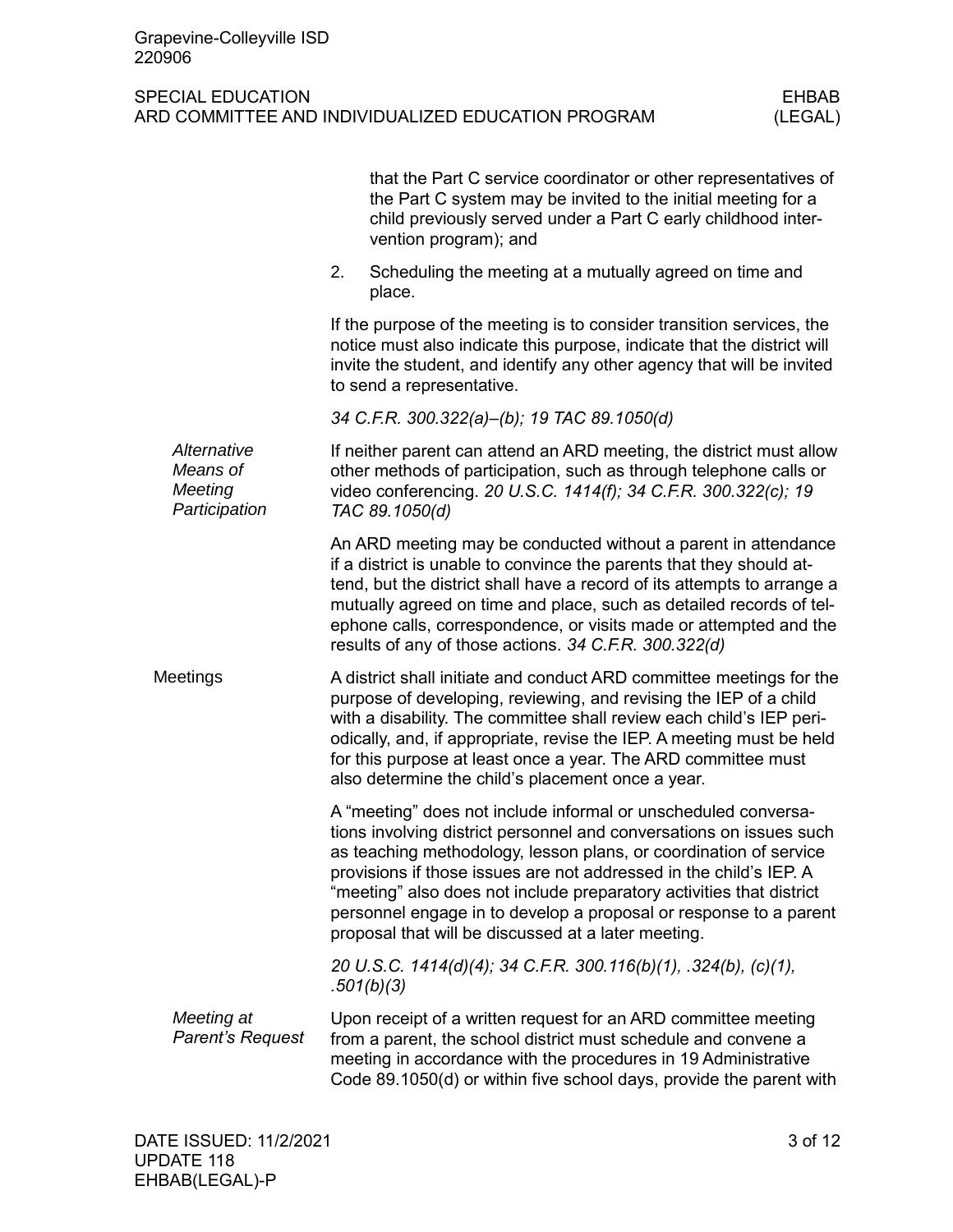| Grapevine-Colleyville ISD<br>220906                                                                       |                                                                                                                                                                                                                                                                                                                                                                                                                                                                                                                                                                                                                                                                                                                                                                                                                                                                                                                                                                                                                                                                                                                                                                                                          |         |  |  |
|-----------------------------------------------------------------------------------------------------------|----------------------------------------------------------------------------------------------------------------------------------------------------------------------------------------------------------------------------------------------------------------------------------------------------------------------------------------------------------------------------------------------------------------------------------------------------------------------------------------------------------------------------------------------------------------------------------------------------------------------------------------------------------------------------------------------------------------------------------------------------------------------------------------------------------------------------------------------------------------------------------------------------------------------------------------------------------------------------------------------------------------------------------------------------------------------------------------------------------------------------------------------------------------------------------------------------------|---------|--|--|
| <b>SPECIAL EDUCATION</b><br><b>EHBAB</b><br>ARD COMMITTEE AND INDIVIDUALIZED EDUCATION PROGRAM<br>(LEGAL) |                                                                                                                                                                                                                                                                                                                                                                                                                                                                                                                                                                                                                                                                                                                                                                                                                                                                                                                                                                                                                                                                                                                                                                                                          |         |  |  |
|                                                                                                           | written notice explaining why the district refuses to convene a<br>meeting. 19 TAC 89.1050(e)                                                                                                                                                                                                                                                                                                                                                                                                                                                                                                                                                                                                                                                                                                                                                                                                                                                                                                                                                                                                                                                                                                            |         |  |  |
| <b>Written Notice</b>                                                                                     | If a parent is unable to speak English, a district must provide the<br>parent with a written notice regarding the ARD committee meeting<br>required under 19 Administrative Code 89.1050(d) (notice for pur-<br>poses of scheduling) or (e)(2) (notice explaining why the district re-<br>fuses to convene a meeting) in the parent's native language, un-<br>less it is clearly not feasible to do so. If the parent's native<br>language is not a written language, the school district must take<br>steps to ensure that the notice is translated orally or by other<br>means to the parent in his or her native language or other mode of<br>communication so that the parent understands the content of the<br>notice. 19 TAC 89.1050(f)                                                                                                                                                                                                                                                                                                                                                                                                                                                            |         |  |  |
| <b>Transfer Students</b>                                                                                  | When a student transfers to a new district within the state in the                                                                                                                                                                                                                                                                                                                                                                                                                                                                                                                                                                                                                                                                                                                                                                                                                                                                                                                                                                                                                                                                                                                                       |         |  |  |
| <b>In-State Transfers</b>                                                                                 | same school year and the parents verify that the student was re-<br>ceiving special education services in the previous district or the<br>previous district verifies in writing or by telephone that the student<br>was receiving special education services, the new school district<br>must meet the requirements of 34 C.F.R. 300.323(e) regarding the<br>provision of special education services. The timeline for completing<br>the requirements outlined in 34 C.F.R. 300.323(e)(1) or (2) is 30<br>school days from the date the student is verified as being a student<br>eligible for special education services.                                                                                                                                                                                                                                                                                                                                                                                                                                                                                                                                                                               |         |  |  |
| <b>Transfers from</b><br><b>Another State</b>                                                             | When a student transfers from a district in another state in the<br>same school year and the parents verify that the student was re-<br>ceiving special education services in the previous district or the<br>previous district verifies in writing or by telephone that the student<br>was receiving special education services, the new district must<br>meet the requirements of 34 C.F.R. 300.323(f) regarding the provi-<br>sion of special education services. If the new district determines<br>that an evaluation is necessary, the evaluation is considered a full<br>individual and initial evaluation and must be completed within the<br>timelines established by 19 Administrative Code 89.1011(c) and<br>(e). The timeline for completing the requirements in 34 C.F.R.<br>300.323(f)(2), if appropriate, is 30 calendar days from the date of<br>the completion of the evaluation report. If the school district deter-<br>mines that an evaluation is not necessary, the timeline for complet-<br>ing the requirements outlined in $34$ C.F.R. $300.323(f)(2)$ is 30<br>school days from the date the student is verified as being a student<br>eligible for special education services. |         |  |  |
|                                                                                                           | 19 TAC 89.1050(j)                                                                                                                                                                                                                                                                                                                                                                                                                                                                                                                                                                                                                                                                                                                                                                                                                                                                                                                                                                                                                                                                                                                                                                                        |         |  |  |
| <b>Transfer of Records</b>                                                                                | The district in which the child enrolls shall take reasonable steps to<br>promptly obtain the child's records, including the IEP and support-<br>ing documents and any other records relating to the provision of                                                                                                                                                                                                                                                                                                                                                                                                                                                                                                                                                                                                                                                                                                                                                                                                                                                                                                                                                                                        |         |  |  |
| DATE ISSUED: 11/2/2021                                                                                    |                                                                                                                                                                                                                                                                                                                                                                                                                                                                                                                                                                                                                                                                                                                                                                                                                                                                                                                                                                                                                                                                                                                                                                                                          | 4 of 12 |  |  |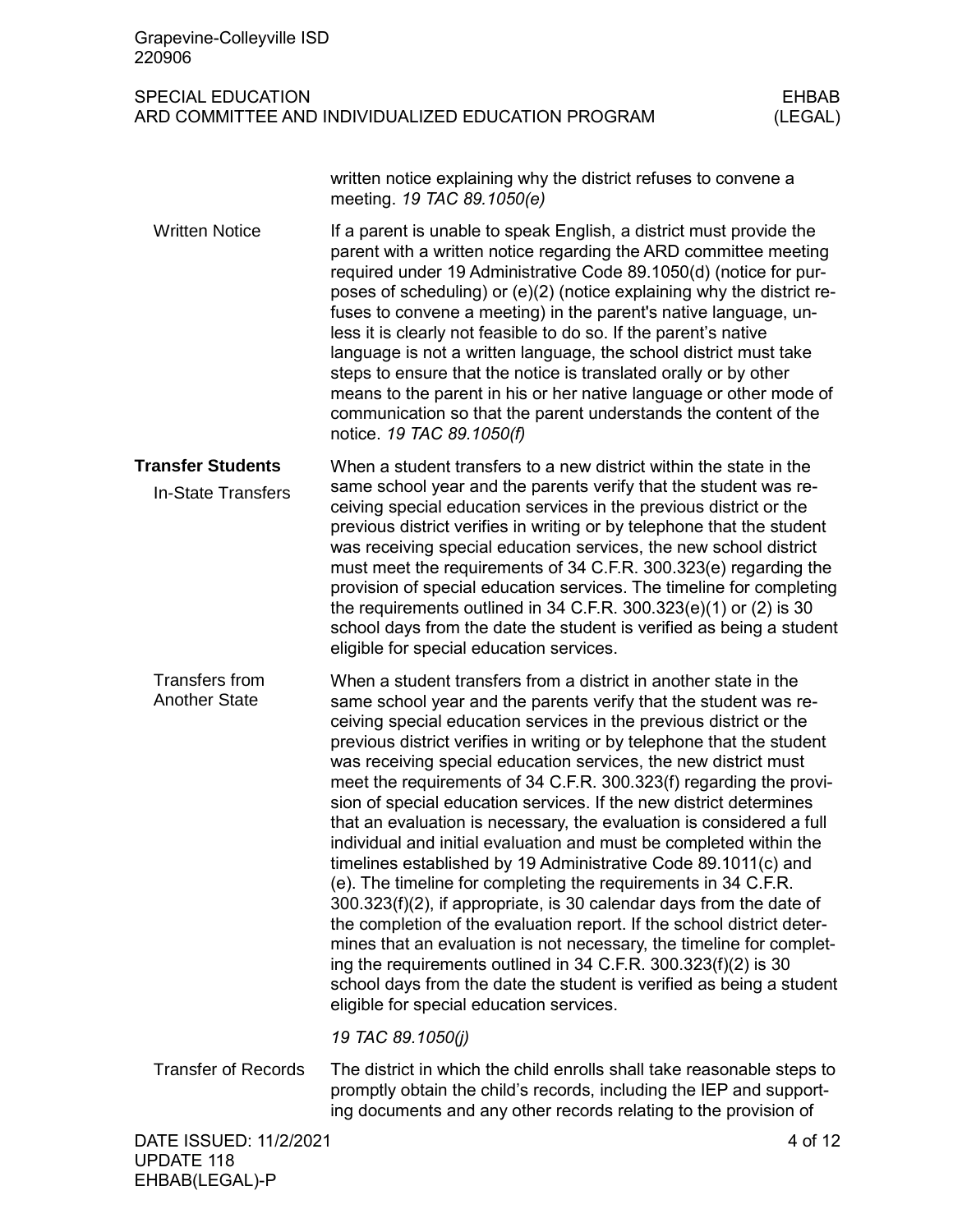| Grapevine-Colleyville ISD<br>220906                                                                       |                                                                                                                                                                                                                                                                                                                                                                                                                                                                              |  |  |  |
|-----------------------------------------------------------------------------------------------------------|------------------------------------------------------------------------------------------------------------------------------------------------------------------------------------------------------------------------------------------------------------------------------------------------------------------------------------------------------------------------------------------------------------------------------------------------------------------------------|--|--|--|
| <b>SPECIAL EDUCATION</b><br><b>EHBAB</b><br>ARD COMMITTEE AND INDIVIDUALIZED EDUCATION PROGRAM<br>(LEGAL) |                                                                                                                                                                                                                                                                                                                                                                                                                                                                              |  |  |  |
|                                                                                                           | special education or related services to the child, from the previous<br>district.                                                                                                                                                                                                                                                                                                                                                                                           |  |  |  |
|                                                                                                           | The previous district shall take reasonable steps to promptly re-<br>spond to the request from the new district and must furnish the<br>new school district with a copy of the student's records, including<br>the student's special education records, not later than the tenth<br>working day after the date a request for the information is received<br>by the previous school district.                                                                                 |  |  |  |
|                                                                                                           | 20 U.S.C. 1414(d)(2)(C)(ii); 34 C.F.R. 300.323(g); 19 TAC<br>89.1050(j)(3)                                                                                                                                                                                                                                                                                                                                                                                                   |  |  |  |
| <b>Students Who Are</b><br>Homeless or in<br><b>Substitute Care</b>                                       | When a student who is homeless or in substitute care transfers into<br>a district after being referred by a previous district for a special ed-<br>ucation evaluation, the receiving district must accept the referral<br>and ensure that any written report of a full individual and initial<br>evaluation must be completed in accordance with the timelines es-<br>tablished in 19 Administrative Code 89.1011 (relating to Full Indi-<br>vidual and Initial Evaluation). |  |  |  |
|                                                                                                           | When a student who is already eligible for special education and is<br>homeless or in substitute care transfers into a district during the<br>school year, the receiving district must ensure that it meets the stu-<br>dent transfer requirements of 19 Administrative Code 89.1050(j)<br>(relating to the Admission, Review, and Dismissal Committee).                                                                                                                     |  |  |  |
|                                                                                                           | 19 TAC 89.1615                                                                                                                                                                                                                                                                                                                                                                                                                                                               |  |  |  |
| <b>Military Dependents</b>                                                                                | A district shall initially provide comparable services to a military stu-<br>dent with disabilities based on his or her current IEP. This does not<br>preclude the district from performing subsequent evaluations to en-<br>sure appropriate placement of the student. Education Code<br>162.002 art. V, C [See FDD]                                                                                                                                                        |  |  |  |
| <b>Individualized</b><br><b>Education Program</b>                                                         | A district shall develop, review, and revise an IEP for each child<br>with a disability. 20 U.S.C. 1412(a)(4); 34 C.F.R. 300.320(a)                                                                                                                                                                                                                                                                                                                                          |  |  |  |
|                                                                                                           | At the beginning of each school year, a district shall have in effect,<br>for each child with a disability in its jurisdiction, an IEP. 20 U.S.C.<br>1414(d)(2)(A); 34 C.F.R. 300.323(a)                                                                                                                                                                                                                                                                                     |  |  |  |
|                                                                                                           | The term "individualized education program" means a written state-<br>ment for each student with a disability that documents the deci-<br>sions of the ARD committee with respect to issues discussed at<br>each committee meeting and includes:                                                                                                                                                                                                                             |  |  |  |
|                                                                                                           | 1.<br>A statement of the student's present levels of academic<br>achievement and functional performance;                                                                                                                                                                                                                                                                                                                                                                     |  |  |  |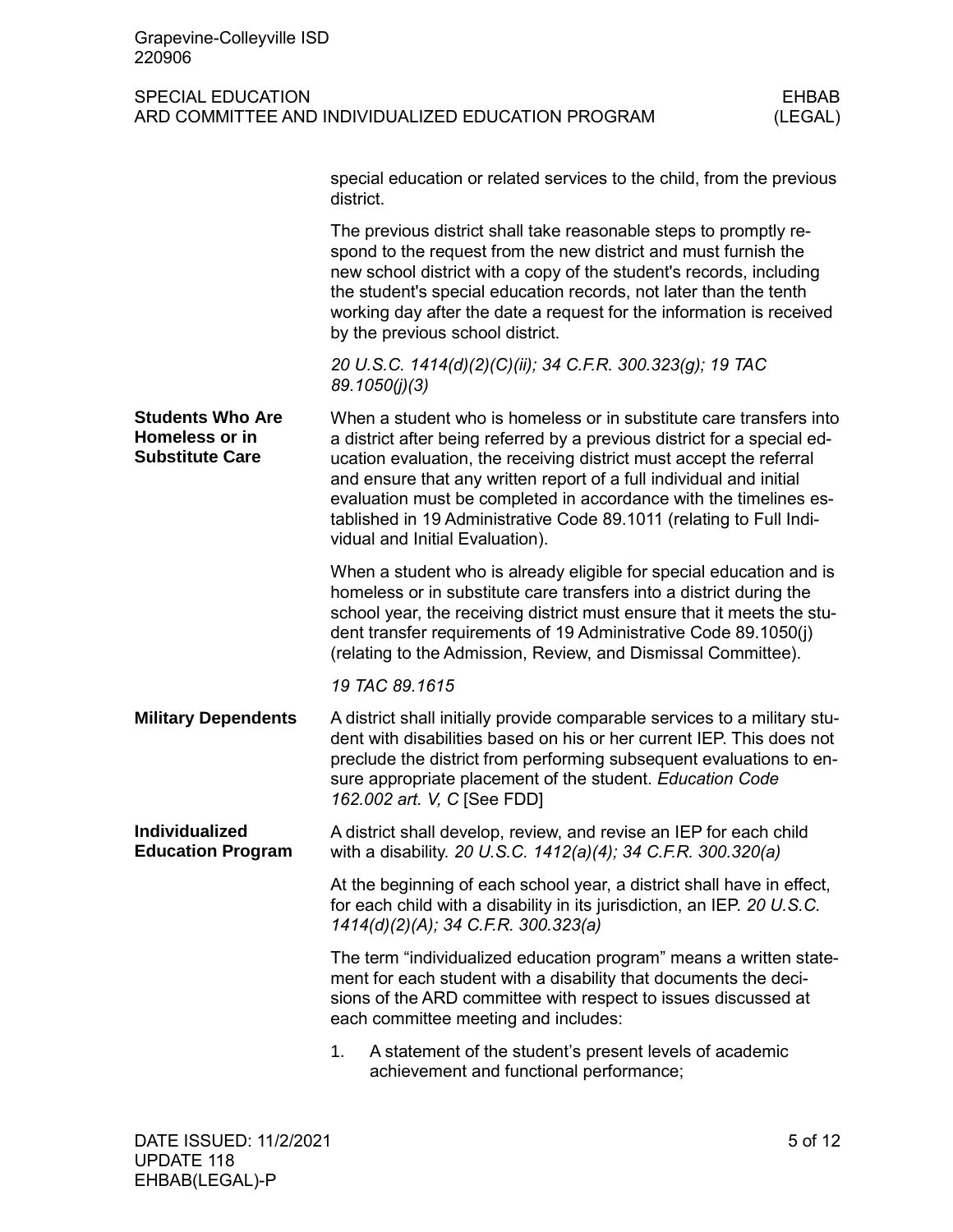## SPECIAL EDUCATION AND INTERNATION CONTROL CONTROL CONTROL CHIEF AND THE SPECIAL EDUCATION ARD COMMITTEE AND INDIVIDUALIZED EDUCATION PROGRAM (LEGAL)

- 2. A statement of measurable annual goals, including academic and functional goals;
- 3. A description of how the student's progress toward the annual goals will be measured and when periodic reports on the progress of the student will be provided;
- 4. A statement of the specific special education and related services and supplementary aids and services, based on peerreviewed research to the extent practicable, to be provided to the student;
- 5. A statement of the program modifications or supports for school personnel that will be provided for the student;
- 6. An explanation of the extent, if any, to which the student will not participate with nondisabled students in the regular class and in extracurricular and nonacademic activities;
- 7. The projected dates for initiation of services and modifications and the anticipated frequency, location, and duration of these services and modifications;
- 8. A statement of any individual appropriate and allowable accommodations that are necessary to measure the academic achievement and functional performance of the student on state or district-wide assessments;
- 9. If the ARD committee determines that the student must take an alternative assessment instead of a particular regular state or district-wide assessment, a statement of why the student cannot participate in the regular assessment and why the particular assessment selected is appropriate for the student;
- 10. If the ARD committee determines that a student is in need of extended school year (ESY) services, identification of the goals and objectives that will be addressed during ESY services;
- 11. Beginning not later than when a student reaches 14 years of age and updated annually thereafter, the ARD committee's consideration and decisions regarding the transition issues under 19 Administrative Code 89.1055(h) [see EHBAD];
- 12. Beginning not later than the first IEP to be in effect when the student is 16, or younger if determined appropriate by the ARD committee, and updated annually thereafter, a statement of appropriate measurable postsecondary goals and transition services needed to assist the student in reaching those goals [see EHBAD];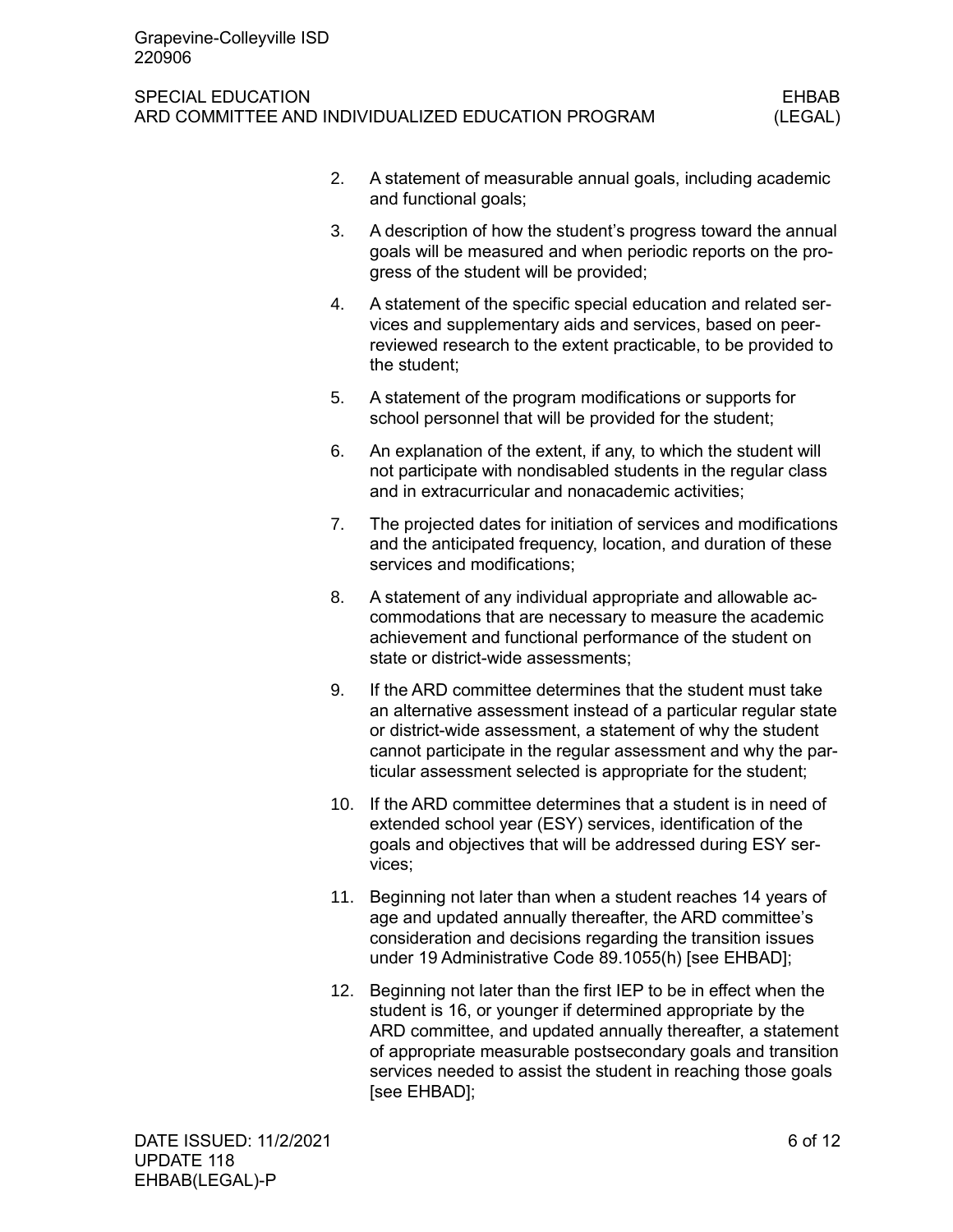|                                                             |     | 13. Beginning not later than one year before the student reaches<br>the age of 17, a statement that the student has been informed<br>of the rights that will transfer to the student upon reaching the<br>age of majority;                                                                                                                                                                                                                                  |
|-------------------------------------------------------------|-----|-------------------------------------------------------------------------------------------------------------------------------------------------------------------------------------------------------------------------------------------------------------------------------------------------------------------------------------------------------------------------------------------------------------------------------------------------------------|
|                                                             | 14. | The date of the meeting;                                                                                                                                                                                                                                                                                                                                                                                                                                    |
|                                                             | 15. | The name, position, and signature of each member participat-<br>ing in the meeting; and                                                                                                                                                                                                                                                                                                                                                                     |
|                                                             | 16. | An indication of whether the child's parents, the adult student,<br>if applicable, and the administrator agreed or disagreed with<br>the decisions of the ARD committee.                                                                                                                                                                                                                                                                                    |
|                                                             |     | 20 U.S.C. 1414(d); 34 C.F.R. 300.320; Education Code<br>29.005(b-1), .011; 19 TAC 89.1055                                                                                                                                                                                                                                                                                                                                                                   |
|                                                             |     | The written statement of a student's IEP may be required to include<br>only information included in the model form developed by TEA un-<br>der Education Code 29.0051(a) and posted on the TEA website. A<br>district may use the model form to comply with the requirements for<br>an IEP under 20 U.S.C. 1414(d). Education Code 29.005(f), .0051                                                                                                         |
| <b>IEP Supplement</b>                                       |     | For each child who was enrolled in a district's special education<br>program during the 2019–20 school year or the 2020–21 school<br>year, the district is required to prepare a supplement to be included<br>with the written statement of the IEP. For more information about<br>the required supplement, see Education Code 29.0052 and the<br>commissioner rules, when adopted. This requirement expires Sep-<br>tember 1, 2023. Education Code 29.0052 |
| Supplemental<br><b>Special Education</b><br><b>Services</b> |     | A student's ARD committee shall develop a student's IEP without<br>consideration of any supplemental special education services that<br>may be provided under the program under Education Code Chap-<br>ter 29, Subchapter A-1.                                                                                                                                                                                                                             |
|                                                             |     | The ARD committee of a student approved for participation in the<br>supplemental special education services and instructional materi-<br>als program shall provide to the student's parent at an ARD com-<br>mittee meeting for the student:                                                                                                                                                                                                                |
|                                                             | 1.  | Information regarding the types of supplemental special edu-<br>cation services available under the program and provided by<br>agency-approved providers for which an account maintained<br>under Education Code 29.042(b) for the student may be used;<br>and                                                                                                                                                                                              |
|                                                             | 2.  | Instructions regarding accessing the account.                                                                                                                                                                                                                                                                                                                                                                                                               |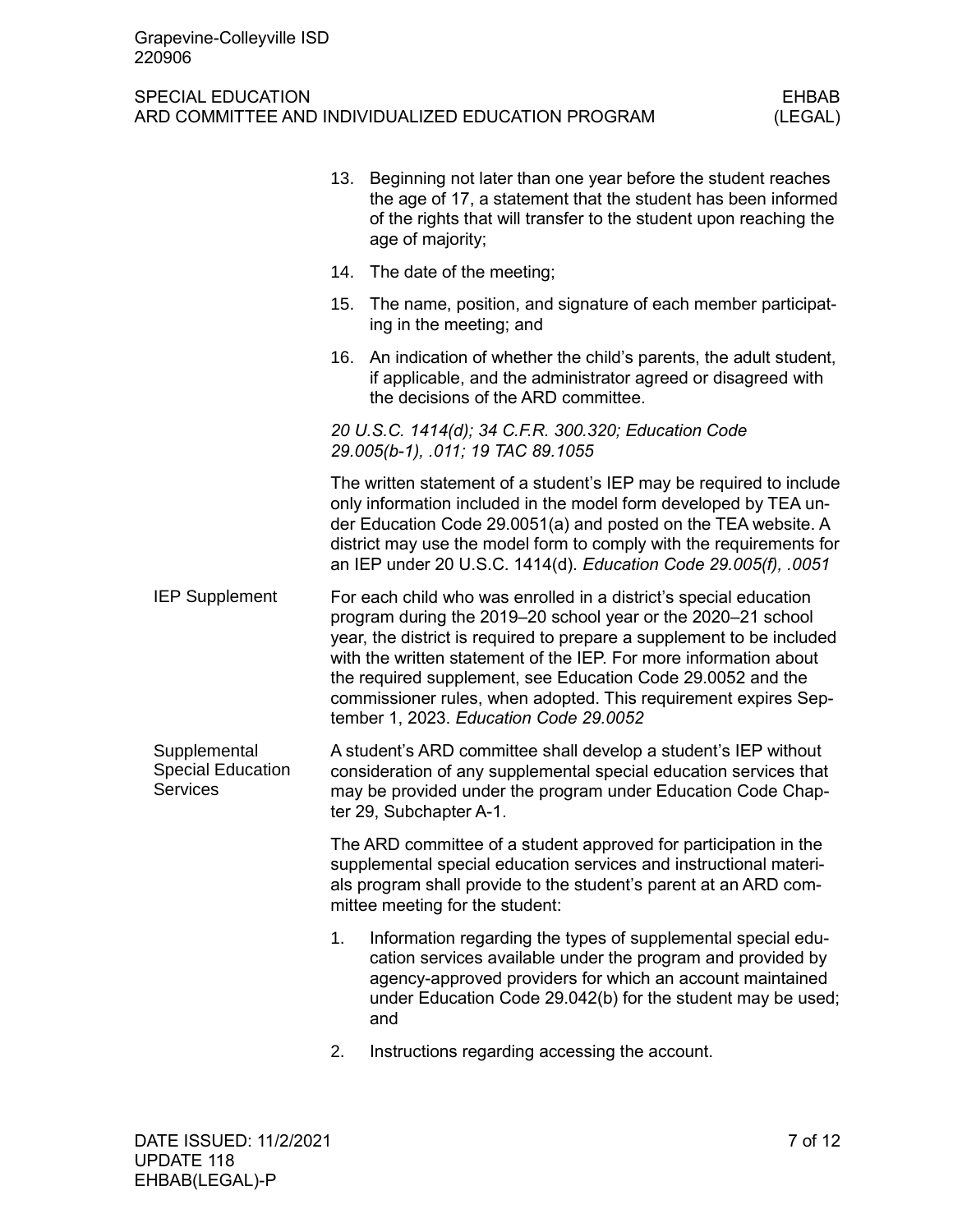| Grapevine-Colleyville ISD<br>220906                  |                                                                                                                                                                                                                                                                                                                                                                                                                                                             |                                                                                                                                                                                                                   |                         |  |
|------------------------------------------------------|-------------------------------------------------------------------------------------------------------------------------------------------------------------------------------------------------------------------------------------------------------------------------------------------------------------------------------------------------------------------------------------------------------------------------------------------------------------|-------------------------------------------------------------------------------------------------------------------------------------------------------------------------------------------------------------------|-------------------------|--|
| <b>SPECIAL EDUCATION</b>                             |                                                                                                                                                                                                                                                                                                                                                                                                                                                             | ARD COMMITTEE AND INDIVIDUALIZED EDUCATION PROGRAM                                                                                                                                                                | <b>EHBAB</b><br>(LEGAL) |  |
|                                                      |                                                                                                                                                                                                                                                                                                                                                                                                                                                             | The supplemental special education services and instructional ma-<br>terials program expires September 1, 2024.                                                                                                   |                         |  |
|                                                      |                                                                                                                                                                                                                                                                                                                                                                                                                                                             | Education Code 29.048                                                                                                                                                                                             |                         |  |
| Behavioral<br><b>Intervention Plan</b>               | The ARD committee may determine that a behavior improvement<br>plan or a behavioral intervention plan (BIP) is appropriate for a stu-<br>dent for whom the committee has developed an IEP. If the commit-<br>tee makes that determination, the BIP shall be included as part of<br>the student's IEP and provided to each teacher with responsibility<br>for educating the student. Education Code 29.005(g); 19 TAC<br>89.1055(g)                          |                                                                                                                                                                                                                   |                         |  |
|                                                      | If a behavior improvement plan or a behavioral intervention plan is<br>included as part of a student's individualized education program,<br>the committee shall review the plan at least annually and more fre-<br>quently if appropriate to address the safety of the student or others<br>or changes in a student's circumstances that may impact the stu-<br>dent's behavior, such as:                                                                   |                                                                                                                                                                                                                   |                         |  |
|                                                      | 1.                                                                                                                                                                                                                                                                                                                                                                                                                                                          | The placement of the student in a different educational set-<br>ting;                                                                                                                                             |                         |  |
|                                                      | 2.                                                                                                                                                                                                                                                                                                                                                                                                                                                          | An increase or persistence in disciplinary actions taken re-<br>garding the student for similar types of behavioral incidents;                                                                                    |                         |  |
|                                                      | 3.                                                                                                                                                                                                                                                                                                                                                                                                                                                          | A pattern of unexcused absences; or                                                                                                                                                                               |                         |  |
|                                                      | 4.                                                                                                                                                                                                                                                                                                                                                                                                                                                          | An unauthorized unsupervised departure from an educational<br>setting.                                                                                                                                            |                         |  |
|                                                      | Education Code 29.005(h)                                                                                                                                                                                                                                                                                                                                                                                                                                    |                                                                                                                                                                                                                   |                         |  |
| <b>Translation of IEP</b><br>into Native<br>Language | If the parent is unable to speak English and Spanish is the parent's<br>native language, a district shall provide a written or audiotaped<br>copy of the student's IEP translated into Spanish. If the parent's<br>native language is other than Spanish or English, a district shall<br>make a good faith effort to provide a written or audiotaped copy of<br>the student's IEP translated into the parent's native language.<br>Education Code 29.005(d) |                                                                                                                                                                                                                   |                         |  |
|                                                      | A written copy of the student's IEP translated into Spanish or the<br>parent's native language means that all of the text in the student's<br>IEP in English is accurately translated into the target language in<br>written form. The IEP translated into the target language must be a<br>comparable rendition of the IEP in English and not a partial transla-<br>tion or summary of the IEP in English.                                                 |                                                                                                                                                                                                                   |                         |  |
|                                                      |                                                                                                                                                                                                                                                                                                                                                                                                                                                             | An audio recording of the student's IEP translated into Spanish or<br>the parent's native language means that all of the content in the<br>student's IEP in English is orally translated into the target language |                         |  |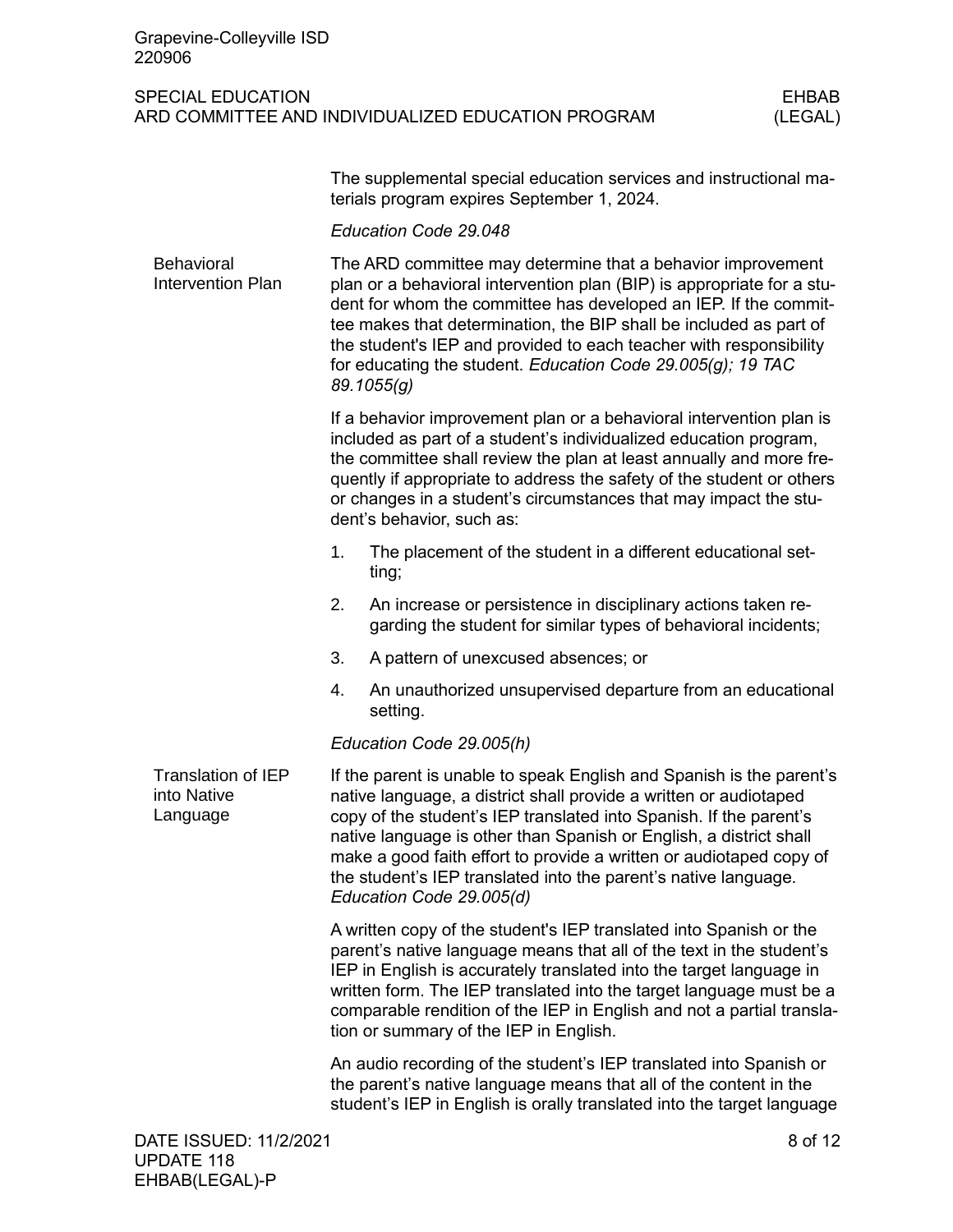|                                                      |    | and recorded with an audio device. A district is not prohibited from<br>providing the parent with an audio recording of an ARD committee<br>meeting at which the parent was assisted by an interpreter as long<br>as the audio recording provided to the parent contains an oral<br>translation into the target language of all of the content in the stu-<br>dent's IEP in English.  |  |  |  |  |
|------------------------------------------------------|----|---------------------------------------------------------------------------------------------------------------------------------------------------------------------------------------------------------------------------------------------------------------------------------------------------------------------------------------------------------------------------------------|--|--|--|--|
|                                                      |    | If a parent's native language is not a written language, the district<br>must take steps to ensure that the student's IEP is translated orally<br>or by other means to the parent in his or her native language or<br>other mode of communication.                                                                                                                                    |  |  |  |  |
|                                                      |    | Under 34 C.F.R. 300.322(f), a district must give a parent a written<br>copy of the student's IEP at no cost to the parent. A school district<br>meets this requirement by providing a parent with a written copy of<br>the student's IEP in English or by providing a parent with a written<br>translation of the student's IEP in the parent's native language as<br>provided above. |  |  |  |  |
|                                                      |    | 19 TAC 89.1050(i)                                                                                                                                                                                                                                                                                                                                                                     |  |  |  |  |
| Autism/Pervasive<br>Developmental<br><b>Disorder</b> |    | For students with autism/pervasive developmental disorders, the<br>following strategies shall be considered by the ARD committee,<br>based on peer-reviewed, research-based educational<br>programming practices to the extent practicable and, when<br>needed, addressed in the IEP:                                                                                                 |  |  |  |  |
|                                                      | 1. | Extended educational programming;                                                                                                                                                                                                                                                                                                                                                     |  |  |  |  |
|                                                      | 2. | Daily schedules reflecting minimal unstructured time and ac-<br>tive engagement in learning activities;                                                                                                                                                                                                                                                                               |  |  |  |  |
|                                                      | 3. | In-home training and community-based training or viable al-<br>ternatives that assist the student with the acquisition of so-<br>cial/behavioral skills;                                                                                                                                                                                                                              |  |  |  |  |
|                                                      | 4. | Positive behavior support strategies based on relevant infor-<br>mation;                                                                                                                                                                                                                                                                                                              |  |  |  |  |
|                                                      | 5. | Beginning at any age, futures planning for integrated living,<br>work, community, and educational environments that consid-<br>ers skills necessary to function in current and postsecondary<br>environments;                                                                                                                                                                         |  |  |  |  |
|                                                      | 6. | Parent/family training and support, provided by qualified per-<br>sonnel with experience in Autism Spectrum Disorders (ASD);                                                                                                                                                                                                                                                          |  |  |  |  |
|                                                      | 7. | Suitable staff-to-student ratio appropriate to identified activi-<br>ties and as needed to achieve social/behavioral progress                                                                                                                                                                                                                                                         |  |  |  |  |
|                                                      |    |                                                                                                                                                                                                                                                                                                                                                                                       |  |  |  |  |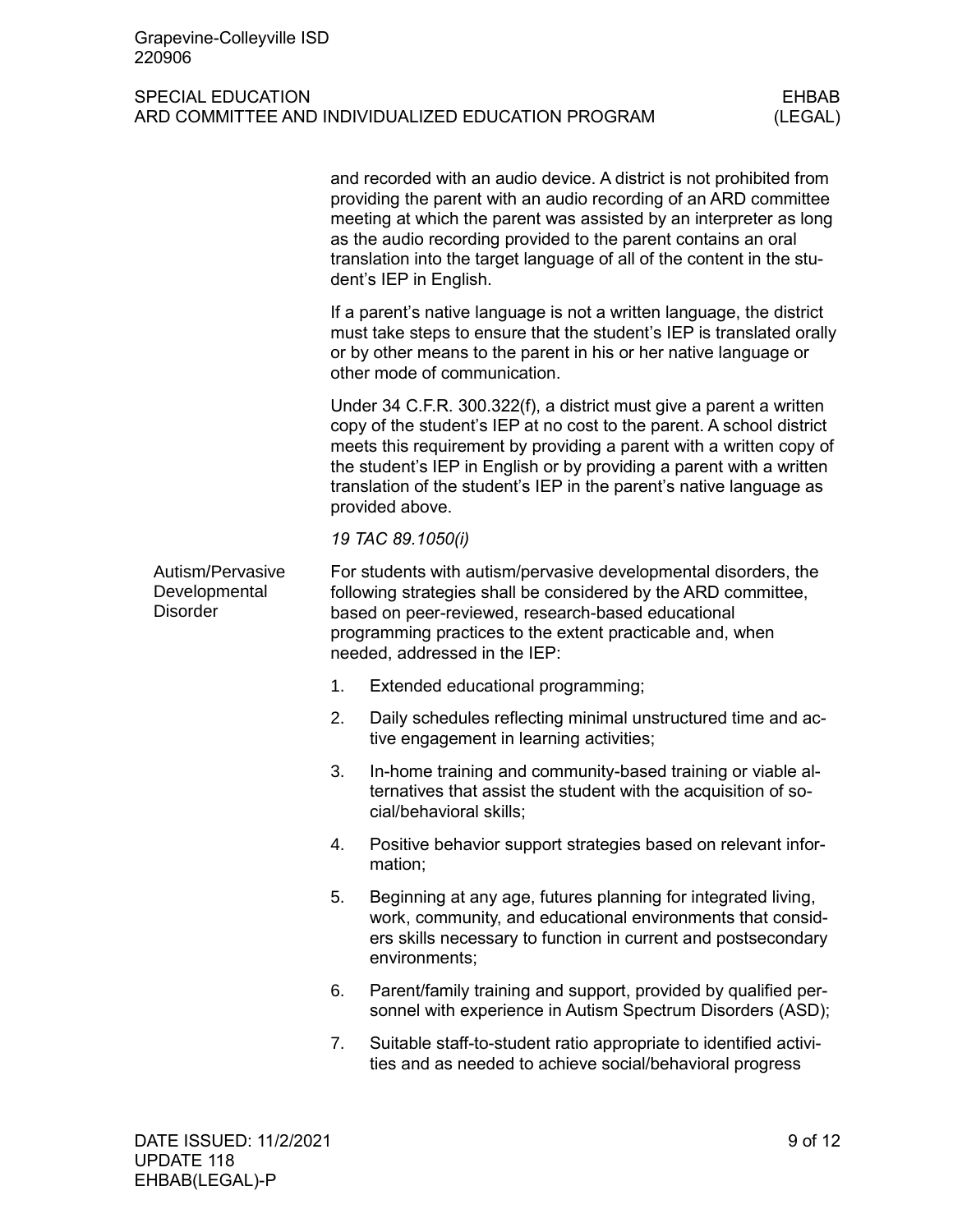|                                           |                                                                                                                                                                                                                                                                                                                                                                                                                                                                                                                                   | based on the student's developmental and learning level (ac-<br>quisition, fluency, maintenance, generalization) that encour-<br>ages work towards individual independence;                                                                                                                                                                       |
|-------------------------------------------|-----------------------------------------------------------------------------------------------------------------------------------------------------------------------------------------------------------------------------------------------------------------------------------------------------------------------------------------------------------------------------------------------------------------------------------------------------------------------------------------------------------------------------------|---------------------------------------------------------------------------------------------------------------------------------------------------------------------------------------------------------------------------------------------------------------------------------------------------------------------------------------------------|
|                                           | 8.                                                                                                                                                                                                                                                                                                                                                                                                                                                                                                                                | Communication interventions, including language forms and<br>functions that enhance effective communication across set-<br>tings;                                                                                                                                                                                                                 |
|                                           | 9.                                                                                                                                                                                                                                                                                                                                                                                                                                                                                                                                | Social skills supports and strategies based on social skills as-<br>sessment/curriculum and provided across settings;                                                                                                                                                                                                                             |
|                                           | 10.                                                                                                                                                                                                                                                                                                                                                                                                                                                                                                                               | Professional educator/staff support; and                                                                                                                                                                                                                                                                                                          |
|                                           | 11.                                                                                                                                                                                                                                                                                                                                                                                                                                                                                                                               | Teaching strategies based on peer-reviewed, research-based<br>practices for students with ASD.                                                                                                                                                                                                                                                    |
|                                           |                                                                                                                                                                                                                                                                                                                                                                                                                                                                                                                                   | If the ARD committee determines that services are not needed in<br>one or more of the areas in 1-11 above, the IEP shall include a<br>statement reflecting that decision and the basis upon which the<br>determination was made.                                                                                                                  |
|                                           |                                                                                                                                                                                                                                                                                                                                                                                                                                                                                                                                   | 19 TAC 89.1055(e)-(f)                                                                                                                                                                                                                                                                                                                             |
| <b>Visual</b><br><i><b>Impairment</b></i> |                                                                                                                                                                                                                                                                                                                                                                                                                                                                                                                                   | If a district provides special education services to students with vis-<br>ual impairments, it shall have written procedures as required in Ed-<br>ucation Code 30.002(c)(10) (staff access to resources). 19 TAC<br>89.1075(b)                                                                                                                   |
| Collaborative<br>Process                  |                                                                                                                                                                                                                                                                                                                                                                                                                                                                                                                                   | All members of the ARD committee shall have the opportunity to<br>participate in a collaborative manner in developing the IEP.<br>Decisions of the ARD committee concerning the required elements<br>of the IEP shall be made by mutual agreement, if possible. The<br>ARD committee may agree to an annual IEP or an IEP of shorter<br>duration. |
| Ten-Day Recess                            | When mutual agreement about all required elements of the IEP is<br>not achieved, the parent who disagrees must be offered a single<br>opportunity to recess and reconvene the ARD committee meeting.<br>The period of time for reconvening the ARD committee meeting<br>must not exceed ten school days, unless the parties mutually<br>agree otherwise. The ARD committee must schedule the recon-<br>vened meeting at a mutually agreed upon time and place. The op-<br>portunity to recess and reconvene is not required when: |                                                                                                                                                                                                                                                                                                                                                   |
|                                           | 1.                                                                                                                                                                                                                                                                                                                                                                                                                                                                                                                                | The student's presence on campus represents a danger of<br>physical harm to the student or others;                                                                                                                                                                                                                                                |
|                                           | 2.                                                                                                                                                                                                                                                                                                                                                                                                                                                                                                                                | The student has committed an expellable offense; or                                                                                                                                                                                                                                                                                               |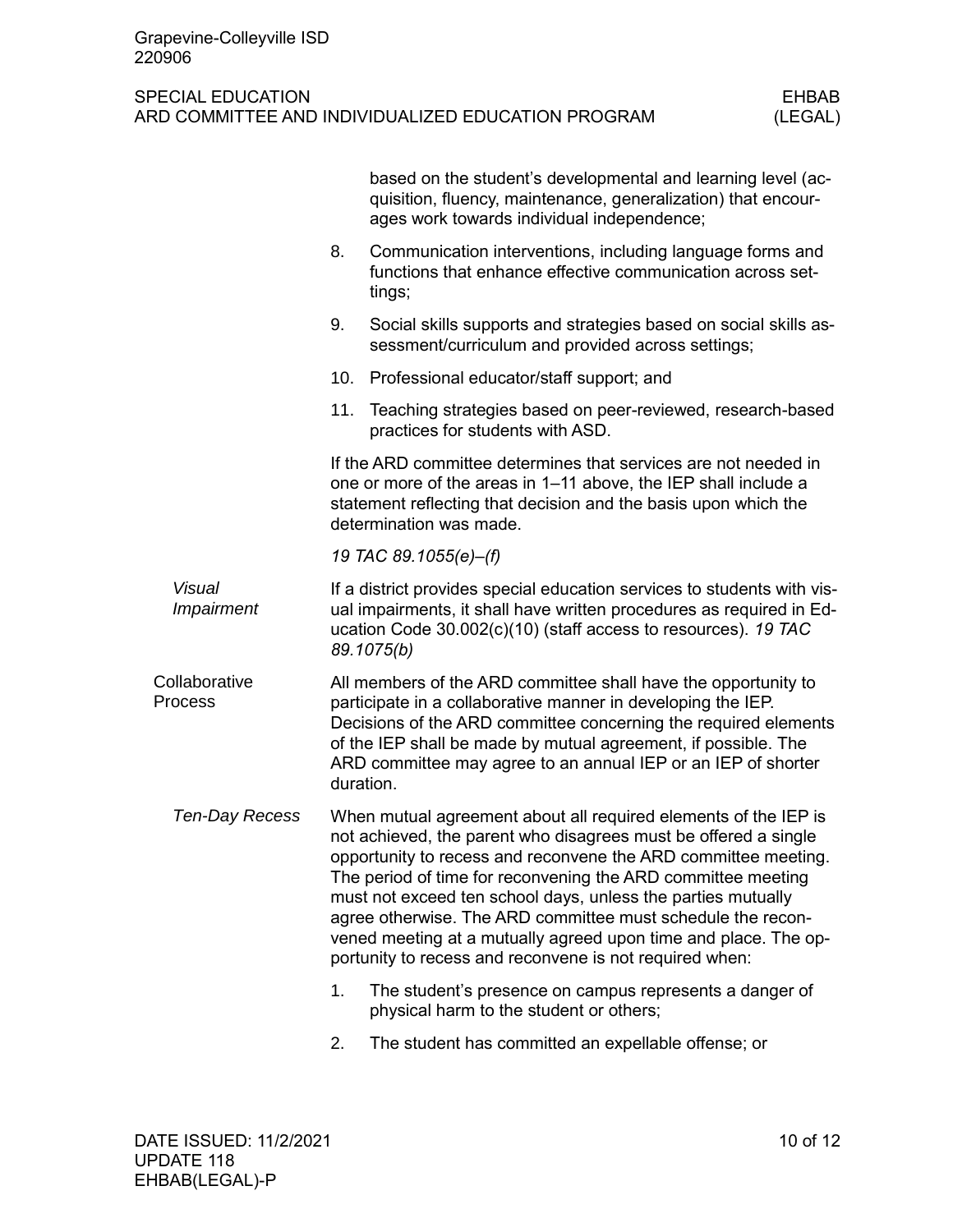## SPECIAL EDUCATION<br>ARD COMMITTEE AND INDIVIDUALIZED EDUCATION PROGRAM (LEGAL) ARD COMMITTEE AND INDIVIDUALIZED EDUCATION PROGRAM

|                                        | 3.<br>The student has committed an offense that may lead to place-<br>ment in a disciplinary alternative education program. [See<br>FOF1                                                                                                                                                                                                               |  |  |  |
|----------------------------------------|--------------------------------------------------------------------------------------------------------------------------------------------------------------------------------------------------------------------------------------------------------------------------------------------------------------------------------------------------------|--|--|--|
|                                        | These requirements do not prohibit the ARD committee from re-<br>cessing an ARD committee meeting for reasons other than the fail-<br>ure to reach mutual agreement about all required elements of an<br>IEP.                                                                                                                                          |  |  |  |
|                                        | During the recess, the ARD committee members must consider al-<br>ternatives, gather additional data, prepare further documentation,<br>and/or obtain additional resource persons who may assist in ena-<br>bling the ARD committee to reach mutual agreement.                                                                                         |  |  |  |
| <b>Failure to Reach</b><br>Agreement   | If a recess is implemented and the ARD committee still cannot<br>reach mutual agreement, a district shall implement the IEP it has<br>determined to be appropriate for the student. Each member of the<br>ARD committee who disagrees with the IEP developed by the ARD<br>committee is entitled to include a statement of disagreement in the<br>IEP. |  |  |  |
|                                        | If the IEP is not developed by agreement, the written statement of<br>the program must include the basis of the disagreement. Each<br>member of the ARD committee who disagrees with the IEP devel-<br>oped by the committee is entitled to include a statement of disa-<br>greement in the written statement of the program.                          |  |  |  |
|                                        | Education Code 29.005(c); 19 TAC 89.1050(g)                                                                                                                                                                                                                                                                                                            |  |  |  |
| Modification of<br><b>Existing IEP</b> | Changes to the IEP may be made either by the entire ARD commit-<br>tee or by amending the IEP by agreement, rather than redrafting<br>the entire IEP.                                                                                                                                                                                                  |  |  |  |
|                                        | After the annual IEP meeting for a school year, the parent and dis-<br>trict may agree not to convene an IEP meeting for the purposes of<br>making changes to the IEP and instead may develop a written doc-<br>ument to amend or modify the child's current IEP.                                                                                      |  |  |  |
|                                        | Upon request, a parent shall be provided with a revised copy of the<br>IEP with amendments incorporated.                                                                                                                                                                                                                                               |  |  |  |
|                                        | To the extent possible, a district shall encourage the consolidation<br>of reevaluation meetings for the child and other ARD meetings for<br>the child.                                                                                                                                                                                                |  |  |  |
|                                        | 20 U.S.C. 1414(d)(3)(D)–(F); 34 C.F.R. 300.324(a)(4)–(6)                                                                                                                                                                                                                                                                                               |  |  |  |
| <b>Teacher Access to</b><br><b>IEP</b> | Each district must ensure that each teacher who provides instruc-<br>tion to a student with a disability has access to relevant sections of<br>the student's current IEP, is informed of the teacher's specific re-                                                                                                                                    |  |  |  |